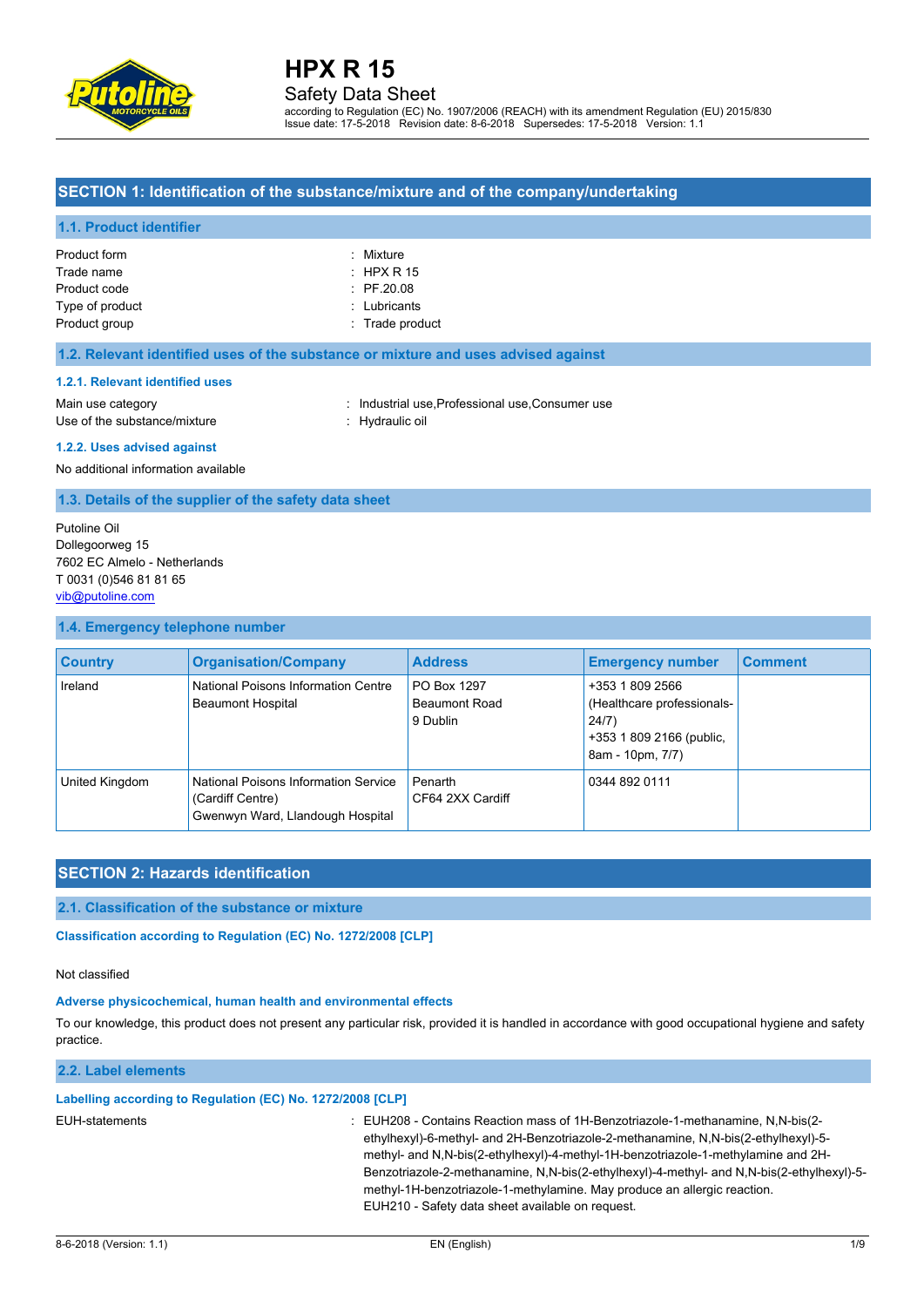Safety Data Sheet

according to Regulation (EC) No. 1907/2006 (REACH) with its amendment Regulation (EU) 2015/830

### **2.3. Other hazards**

#### No additional information available

# **SECTION 3: Composition/information on ingredients**

# **3.1. Substances**

### Not applicable

#### **3.2. Mixtures**

Comments : Highly refined mineral oils and additives.

| <b>Name</b>                                                        | <b>Product identifier</b>                                                                                | $\frac{9}{6}$ | <b>Classification according to</b><br><b>Regulation (EC) No.</b><br>1272/2008 [CLP] |
|--------------------------------------------------------------------|----------------------------------------------------------------------------------------------------------|---------------|-------------------------------------------------------------------------------------|
| Distillates (petroleum), hydrotreated light paraffinic<br>(Note L) | (CAS-No.) 64742-55-8<br>(EC-No.) 265-158-7<br>(EC Index-No.) 649-468-00-3<br>(REACH-no) 01-2119487077-29 | $\leq 5$      | Asp. Tox. 1, H304                                                                   |

Comments : The highly refined mineral oil contains <3% (w/w) DMSOextract, according to IP346.

Note L : The classification as a carcinogen need not apply if it can be shown that the substance contains less than 3 % DMSO extract as measured by IP 346 'Determination of polycyclic aromatics in unused lubricating base oils and asphaltene free petroleum fractions — Dimethyl sulphoxide extraction refractive index method', Institute of Petroleum, London. This note applies only to certain complex oil-derived substances in Part 3. Full text of H-statements: see section 16

| <b>SECTION 4: First aid measures</b>                                                                                                                                                     |                                                                                                                                                                                                                                                                                                                   |
|------------------------------------------------------------------------------------------------------------------------------------------------------------------------------------------|-------------------------------------------------------------------------------------------------------------------------------------------------------------------------------------------------------------------------------------------------------------------------------------------------------------------|
| 4.1. Description of first aid measures                                                                                                                                                   |                                                                                                                                                                                                                                                                                                                   |
| First-aid measures general<br>First-aid measures after inhalation<br>First-aid measures after skin contact<br>First-aid measures after eye contact<br>First-aid measures after ingestion | : If you feel unwell, seek medical advice (show the label where possible).<br>: Remove person to fresh air and keep comfortable for breathing.<br>: Wash skin with plenty of water.<br>: Rinse eyes with water as a precaution.<br>: Call a poison center or a doctor if you feel unwell. Do not induce vomiting. |
| 4.2. Most important symptoms and effects, both acute and delayed                                                                                                                         |                                                                                                                                                                                                                                                                                                                   |
| Symptoms/effects<br>Symptoms/effects after ingestion                                                                                                                                     | : Not expected to present a significant hazard under anticipated conditions of normal use.<br>: May result in aspiration into the lungs, causing chemical pneumonia.                                                                                                                                              |

**4.3. Indication of any immediate medical attention and special treatment needed**

Treat symptomatically.

| <b>SECTION 5: Firefighting measures</b>                         |                                                                                                             |
|-----------------------------------------------------------------|-------------------------------------------------------------------------------------------------------------|
| 5.1. Extinguishing media                                        |                                                                                                             |
| Suitable extinguishing media<br>Unsuitable extinguishing media  | : Water spray. Dry powder. Foam. Carbon dioxide.<br>: Do not use a heavy water stream.                      |
| 5.2. Special hazards arising from the substance or mixture      |                                                                                                             |
| Fire hazard<br>Hazardous decomposition products in case of fire | : Combustible liquid.<br>Incomplete combustion releases dangerous carbon monoxide, carbon dioxide and other |

toxic gases.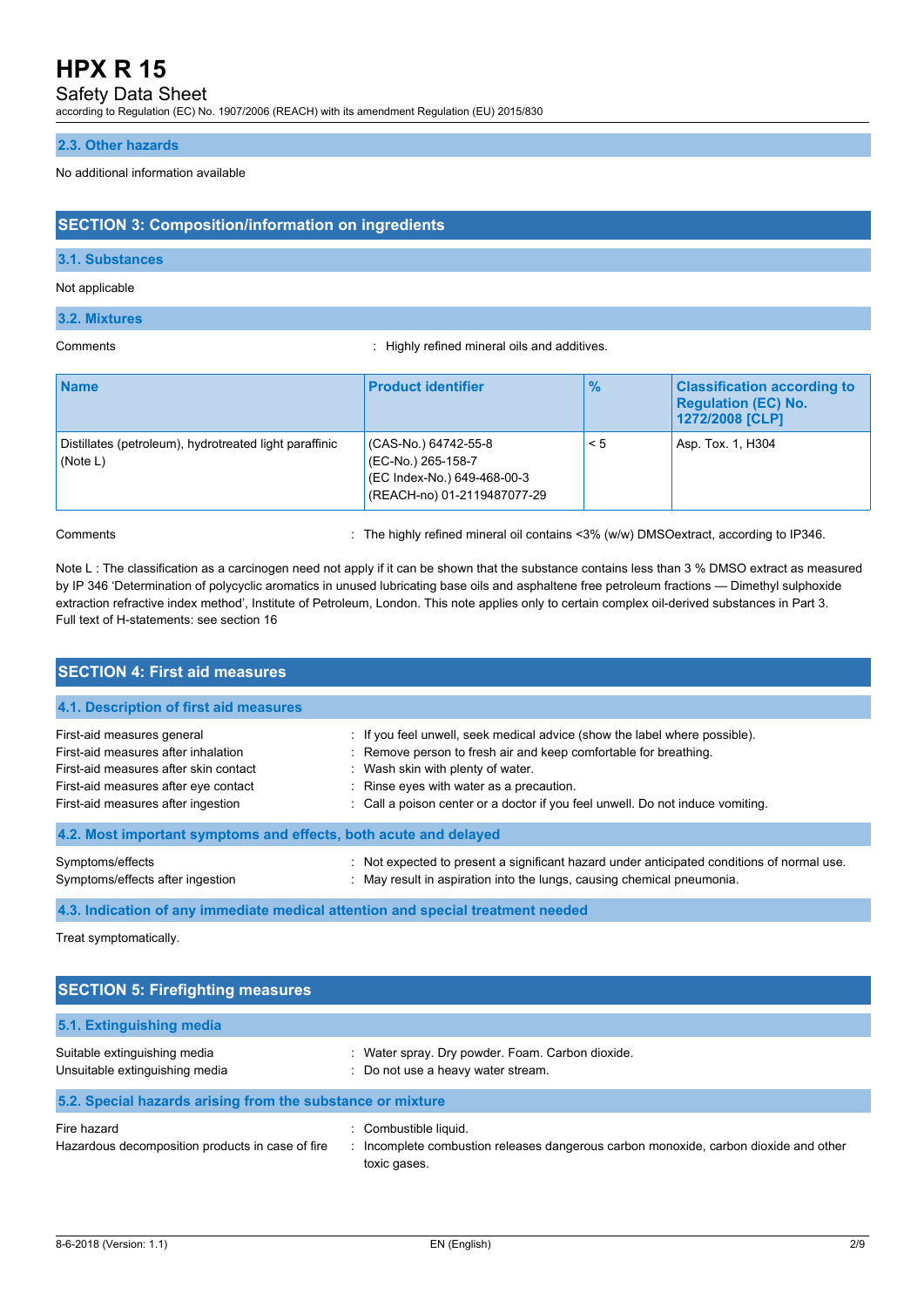# Safety Data Sheet

according to Regulation (EC) No. 1907/2006 (REACH) with its amendment Regulation (EU) 2015/830

# **5.3. Advice for firefighters**

Protection during firefighting  $\cdot$  Do not attempt to take action without suitable protective equipment. Self-contained breathing apparatus. Complete protective clothing.

| <b>SECTION 6: Accidental release measures</b>             |                                                                                                                                                                |  |  |  |  |
|-----------------------------------------------------------|----------------------------------------------------------------------------------------------------------------------------------------------------------------|--|--|--|--|
|                                                           | 6.1. Personal precautions, protective equipment and emergency procedures                                                                                       |  |  |  |  |
| 6.1.1. For non-emergency personnel                        |                                                                                                                                                                |  |  |  |  |
| Emergency procedures                                      | : Ventilate spillage area.                                                                                                                                     |  |  |  |  |
| 6.1.2. For emergency responders                           |                                                                                                                                                                |  |  |  |  |
| Protective equipment                                      | : Do not attempt to take action without suitable protective equipment. For further information<br>refer to section 8: "Exposure controls/personal protection". |  |  |  |  |
| <b>6.2. Environmental precautions</b>                     |                                                                                                                                                                |  |  |  |  |
| Avoid release to the environment.                         |                                                                                                                                                                |  |  |  |  |
| 6.3. Methods and material for containment and cleaning up |                                                                                                                                                                |  |  |  |  |

| Methods for cleaning up<br>Other information | : Take up liquid spill into absorbent material.<br>: Dispose of materials or solid residues at an authorized site. |
|----------------------------------------------|--------------------------------------------------------------------------------------------------------------------|
| 6.4. Reference to other sections             |                                                                                                                    |

For further information refer to section 13.

| <b>SECTION 7: Handling and storage</b>                            |                                                                                                                                                                                                          |  |  |  |
|-------------------------------------------------------------------|----------------------------------------------------------------------------------------------------------------------------------------------------------------------------------------------------------|--|--|--|
| 7.1. Precautions for safe handling                                |                                                                                                                                                                                                          |  |  |  |
| Precautions for safe handling<br>Hygiene measures                 | : Provide good ventilation in process area to prevent formation of vapour.<br>: Wash hands and other exposed areas with mild soap and water before eating, drinking or<br>smoking and when leaving work. |  |  |  |
| 7.2. Conditions for safe storage, including any incompatibilities |                                                                                                                                                                                                          |  |  |  |
| Storage conditions                                                | : Keep container closed when not in use. Keep in a cool, well-ventilated place away from<br>heat.                                                                                                        |  |  |  |
| Storage temperature                                               | : $0 - 40 °C$                                                                                                                                                                                            |  |  |  |
| 7.3. Specific end use(s)                                          |                                                                                                                                                                                                          |  |  |  |

No additional information available

| <b>SECTION 8: Exposure controls/personal protection</b>                                                                                                    |                                                       |  |  |  |
|------------------------------------------------------------------------------------------------------------------------------------------------------------|-------------------------------------------------------|--|--|--|
| 8.1. Control parameters                                                                                                                                    |                                                       |  |  |  |
| <b>HPX R 15</b>                                                                                                                                            |                                                       |  |  |  |
| <b>EU - Occupational Exposure Limits</b>                                                                                                                   |                                                       |  |  |  |
| Exposure limits/standards for materials that can be<br>formed when handling this product. When<br>mists/aerosols can occur the following is<br>recommended | 5 mg/m <sup>3</sup> - ACGIH TLV (inhalable fraction). |  |  |  |
| 8.2. Exposure controls                                                                                                                                     |                                                       |  |  |  |

**Appropriate engineering controls:**

Ensure good ventilation of the work station.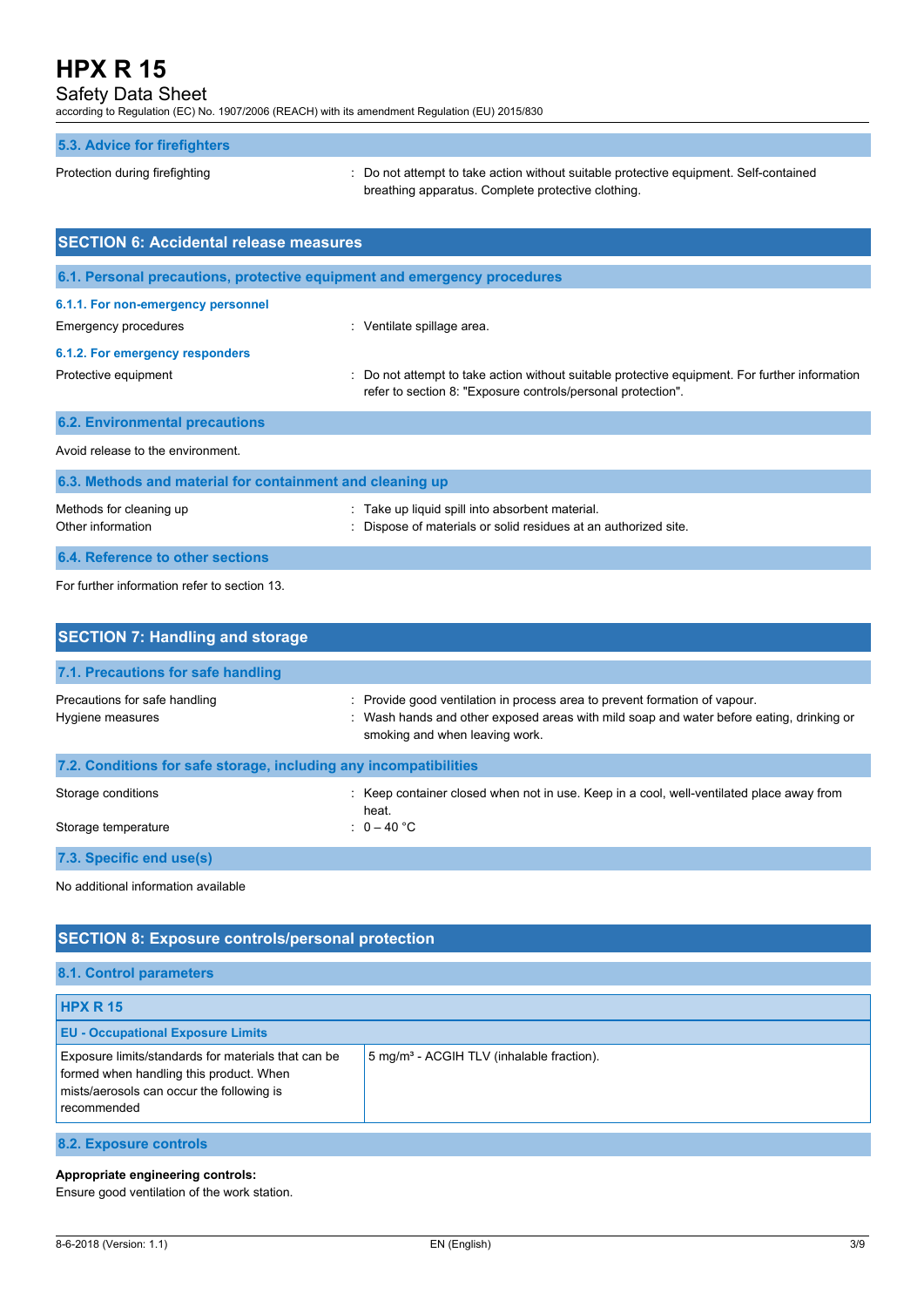# Safety Data Sheet

according to Regulation (EC) No. 1907/2006 (REACH) with its amendment Regulation (EU) 2015/830

### **Materials for protective clothing:**

### Wear suitable protective clothing

| Hand protection:  |                      |                        |                |                    |                   |
|-------------------|----------------------|------------------------|----------------|--------------------|-------------------|
| Protective gloves |                      |                        |                |                    |                   |
| Type              | <b>Material</b>      | Permeation             | Thickness (mm) | <b>Penetration</b> | <b>Standard</b>   |
| Reusable gloves   | Nitrile rubber (NBR) | $6$ ( $>$ 480 minutes) | $\geq 0.35$    |                    | <b>EN ISO 374</b> |

| Eye protection:           |                |                        |                 |  |
|---------------------------|----------------|------------------------|-----------------|--|
| Safety glasses            |                |                        |                 |  |
| Type                      | <b>Use</b>     | <b>Characteristics</b> | <b>Standard</b> |  |
| Safety glasses            | <b>Droplet</b> | clear                  | <b>EN 166</b>   |  |
|                           |                |                        |                 |  |
| Skin and body protection: |                |                        |                 |  |

Wear suitable protective clothing

#### **Respiratory protection:**

In case of insufficient ventilation, wear suitable respiratory equipment

#### **Personal protective equipment symbol(s):**



**Environmental exposure controls:** Avoid release to the environment.

| <b>SECTION 9: Physical and chemical properties</b> |  |
|----------------------------------------------------|--|
|                                                    |  |

# **9.1. Information on basic physical and chemical properties**

| Physical state                                  | : Liquid                                      |
|-------------------------------------------------|-----------------------------------------------|
| Colour                                          | · Yellow                                      |
| Odour                                           | : characteristic.                             |
| Odour threshold                                 | : No data available                           |
| рH                                              | No data available                             |
| Relative evaporation rate (butylacetate=1)      | : No data available                           |
| Melting point                                   | : Not applicable                              |
| Freezing point                                  | $\therefore$ -33 °C - ASTM D5950 (pour point) |
| Boiling point                                   | No data available                             |
| Flash point                                     | $: 225 °C$ - ASTM D92 (COC)                   |
| Auto-ignition temperature                       | : No data available                           |
| Decomposition temperature                       | : No data available                           |
| Flammability (solid, gas)                       | : Not applicable                              |
| Vapour pressure                                 | : No data available                           |
| Relative vapour density at 20 °C                | : No data available                           |
| Relative density                                | : No data available                           |
| Density                                         | : 0,887 kg/l (15 °C) - ASTM D4052             |
| Solubility                                      | : Water: Practically not miscible.            |
| Partition coefficient n-octanol/water (Log Pow) | : No data available                           |
| Viscosity, kinematic                            | 66,8 mm <sup>2</sup> /s (40 °C) - ASTM D7279  |
| Viscosity, dynamic                              | No data available                             |
|                                                 |                                               |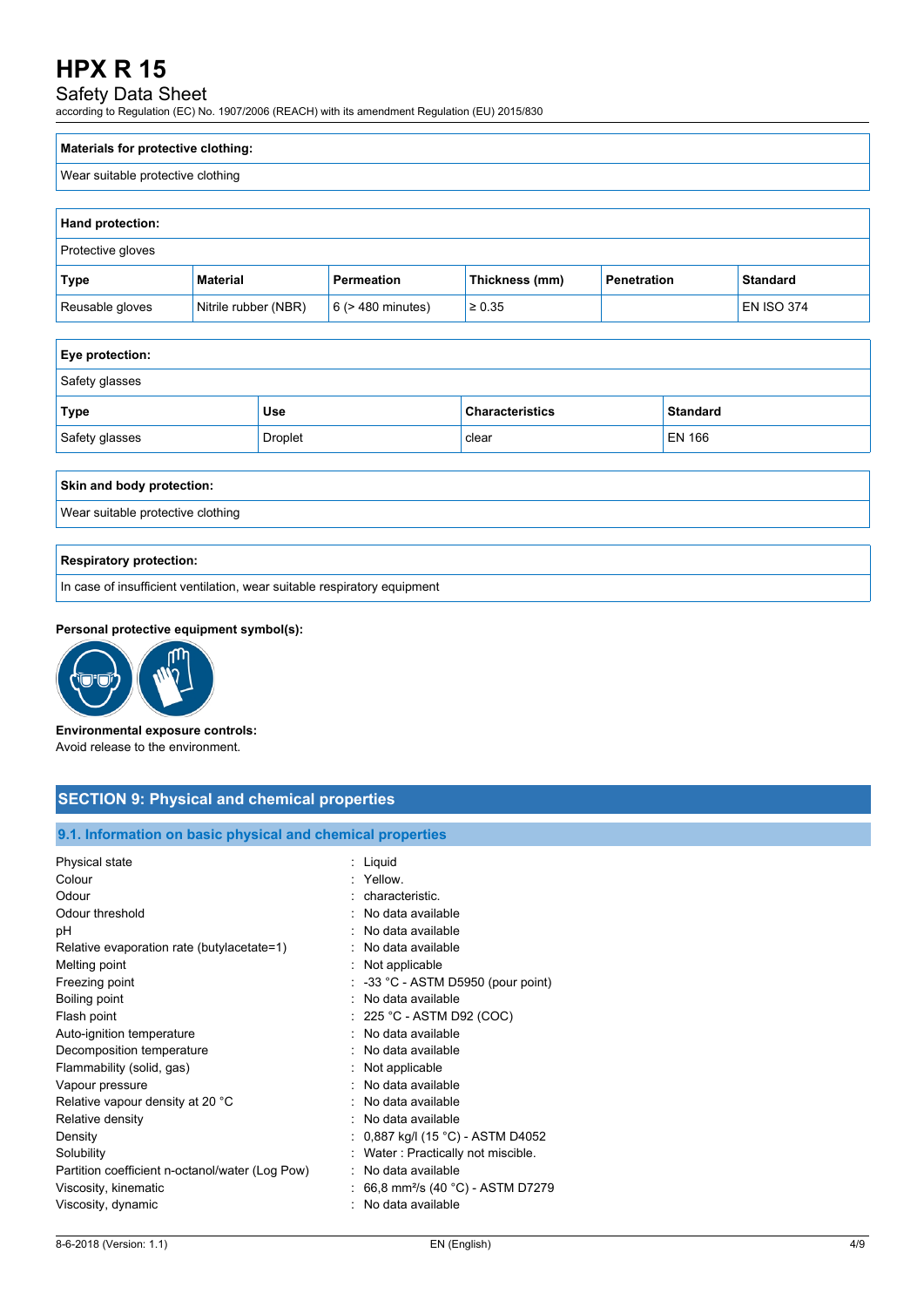Safety Data Sheet

according to Regulation (EC) No. 1907/2006 (REACH) with its amendment Regulation (EU) 2015/830

| Explosive properties<br>Oxidising properties<br><b>Explosive limits</b> | : Presents no particular fire or explosion hazard.<br>: No data available<br>: No data available |
|-------------------------------------------------------------------------|--------------------------------------------------------------------------------------------------|
| 9.2. Other information                                                  |                                                                                                  |
| VOC content                                                             | $\therefore$ 0 %                                                                                 |

# **10.1. Reactivity**

The product is non-reactive under normal conditions of use, storage and transport.

|  |  |  |  | <b>10.2. Chemical stability</b> |
|--|--|--|--|---------------------------------|
|--|--|--|--|---------------------------------|

Stable under normal conditions.

**10.3. Possibility of hazardous reactions**

Reacts violently with (strong) oxidizers.

**10.4. Conditions to avoid**

None under recommended storage and handling conditions (see section 7).

**10.5. Incompatible materials**

No additional information available

**10.6. Hazardous decomposition products**

No decomposition if stored normally.

| <b>SECTION 11: Toxicological information</b>                                                                                                 |                                                                                                                                      |
|----------------------------------------------------------------------------------------------------------------------------------------------|--------------------------------------------------------------------------------------------------------------------------------------|
| 11.1. Information on toxicological effects                                                                                                   |                                                                                                                                      |
| Acute toxicity (oral)<br>Acute toxicity (dermal)<br>Acute toxicity (inhalation)                                                              | : Not classified<br>Not classified<br>: Not classified                                                                               |
| Distillates (petroleum), hydrotreated light paraffinic (64742-55-8)                                                                          |                                                                                                                                      |
| LD50 oral rat                                                                                                                                | > 5000 mg/kg                                                                                                                         |
| LD50 dermal rabbit                                                                                                                           | > 2000 mg/kg                                                                                                                         |
| LC50 inhalation rat (Dust/Mist - mg/l/4h)                                                                                                    | 5,53 mg/l/4h                                                                                                                         |
| Skin corrosion/irritation<br>Serious eye damage/irritation<br>Respiratory or skin sensitisation<br>Germ cell mutagenicity<br>Carcinogenicity | : Not classified<br>Not classified<br>Not classified<br>: Not classified<br>: Not classified                                         |
| Reproductive toxicity                                                                                                                        | Not classified                                                                                                                       |
| STOT-single exposure                                                                                                                         | : Not classified                                                                                                                     |
| STOT-repeated exposure<br>۰,                                                                                                                 | Not classified                                                                                                                       |
| Distillates (petroleum), hydrotreated light paraffinic (64742-55-8)                                                                          |                                                                                                                                      |
| LOAEL (oral, rat, 90 days)                                                                                                                   | 125 mg/kg bodyweight Animal: rat, Animal sex: male, Guideline: OECD Guideline 408<br>(Repeated Dose 90-Day Oral Toxicity in Rodents) |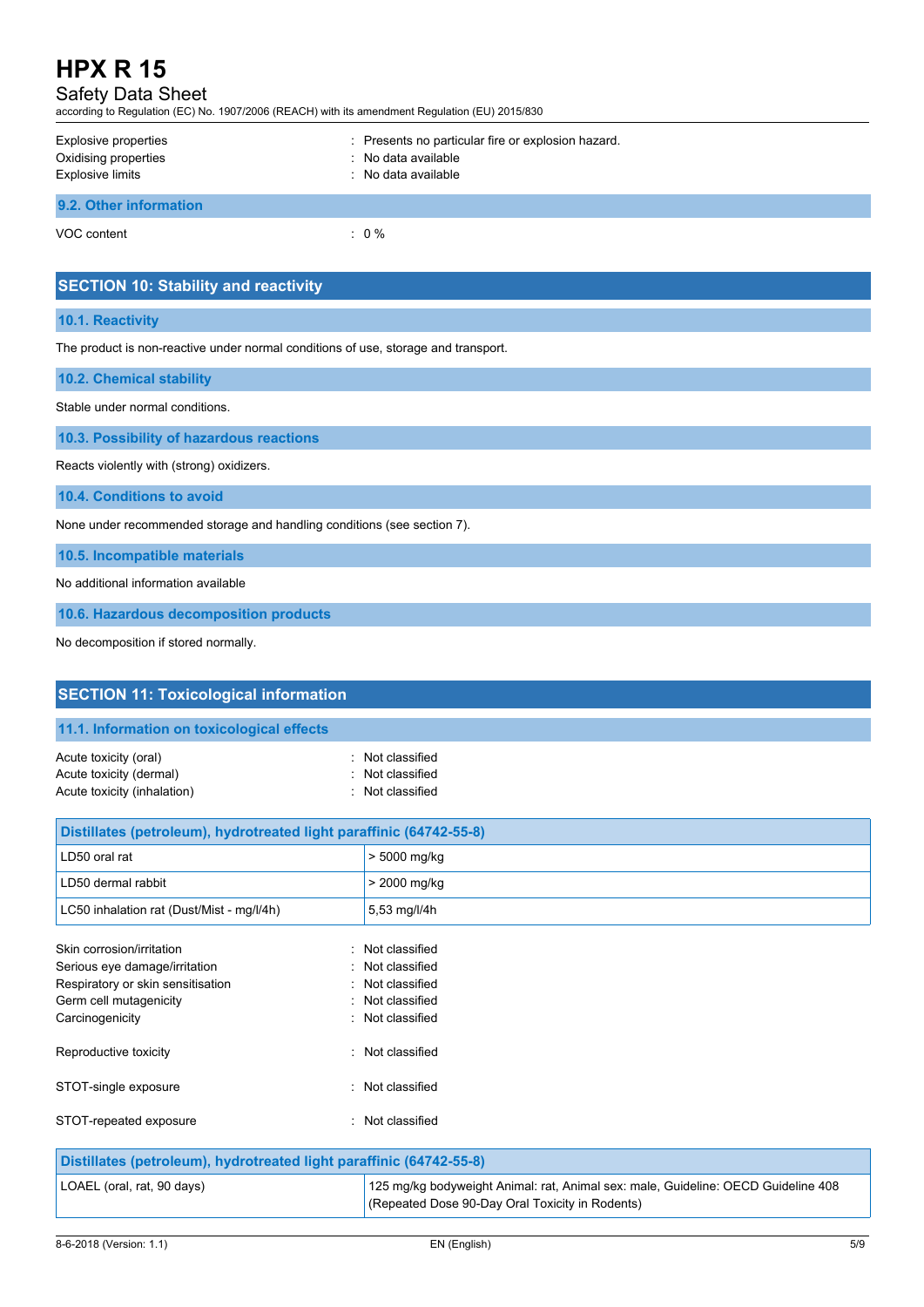Safety Data Sheet

| according to Regulation (EC) No. 1907/2006 (REACH) with its amendment Regulation (EU) 2015/830 |                                                                                                                                              |  |
|------------------------------------------------------------------------------------------------|----------------------------------------------------------------------------------------------------------------------------------------------|--|
| Aspiration hazard                                                                              | Not classified                                                                                                                               |  |
| <b>HPX R 15</b>                                                                                |                                                                                                                                              |  |
| Viscosity, kinematic                                                                           | 66,8 mm <sup>2</sup> /s (40 °C) - ASTM D7279                                                                                                 |  |
| <b>SECTION 12: Ecological information</b>                                                      |                                                                                                                                              |  |
| 12.1. Toxicity                                                                                 |                                                                                                                                              |  |
| Ecology - general<br>Hazardous to the aquatic environment, short-term                          | : The product is not considered harmful to aquatic organisms nor to cause long-term adverse<br>effects in the environment.<br>Not classified |  |
| (acute)<br>Hazardous to the aquatic environment, long-term<br>(chronic)                        | : Not classified                                                                                                                             |  |
| Distillates (petroleum), hydrotreated light paraffinic (64742-55-8)                            |                                                                                                                                              |  |
| LC50 fish                                                                                      | > 100 mg/l 96h                                                                                                                               |  |
| EC50 Daphnia                                                                                   | > 1000 mg/l                                                                                                                                  |  |
| NOEC chronic fish                                                                              | 1000 mg/l 14d                                                                                                                                |  |
| NOEC chronic crustacea                                                                         | 10 mg/l 21d                                                                                                                                  |  |
| NOEC chronic algae                                                                             | ≥ 100 mg/l 72h                                                                                                                               |  |
| 12.2. Persistence and degradability                                                            |                                                                                                                                              |  |
| Distillates (petroleum), hydrotreated light paraffinic (64742-55-8)                            |                                                                                                                                              |  |
| Persistence and degradability                                                                  | Not established.                                                                                                                             |  |
| 12.3. Bioaccumulative potential                                                                |                                                                                                                                              |  |
| Distillates (petroleum), hydrotreated light paraffinic (64742-55-8)                            |                                                                                                                                              |  |

| <b>12.4. Mobility in soil</b> |  |  |
|-------------------------------|--|--|
|                               |  |  |

No additional information available

Partition coefficient n-octanol/water (Log Pow)  $\vert$  > 6

Bioaccumulative potential Not established.

| <b>Component</b><br>Distillates (petroleum), hydrotreated light paraffinic<br>This substance/mixture does not meet the PBT criteria of REACH regulation, annex XIII<br>This substance/mixture does not meet the vPvB criteria of REACH requlation, annex XIII<br>$(64742 - 55 - 8)$ | 12.5. Results of PBT and vPvB assessment |  |
|-------------------------------------------------------------------------------------------------------------------------------------------------------------------------------------------------------------------------------------------------------------------------------------|------------------------------------------|--|
|                                                                                                                                                                                                                                                                                     |                                          |  |
|                                                                                                                                                                                                                                                                                     |                                          |  |

**12.6. Other adverse effects**

No additional information available

| <b>SECTION 13: Disposal considerations</b>                            |                                                                                                                                                                            |
|-----------------------------------------------------------------------|----------------------------------------------------------------------------------------------------------------------------------------------------------------------------|
| 13.1. Waste treatment methods                                         |                                                                                                                                                                            |
| Waste treatment methods<br>Product/Packaging disposal recommendations | : Dispose of contents/container in accordance with licensed collector's sorting instructions.<br>: Dispose in a safe manner in accordance with local/national regulations. |
| European List of Waste (LoW) code                                     | : 13 01 10* - mineral based non-chlorinated hydraulic oils                                                                                                                 |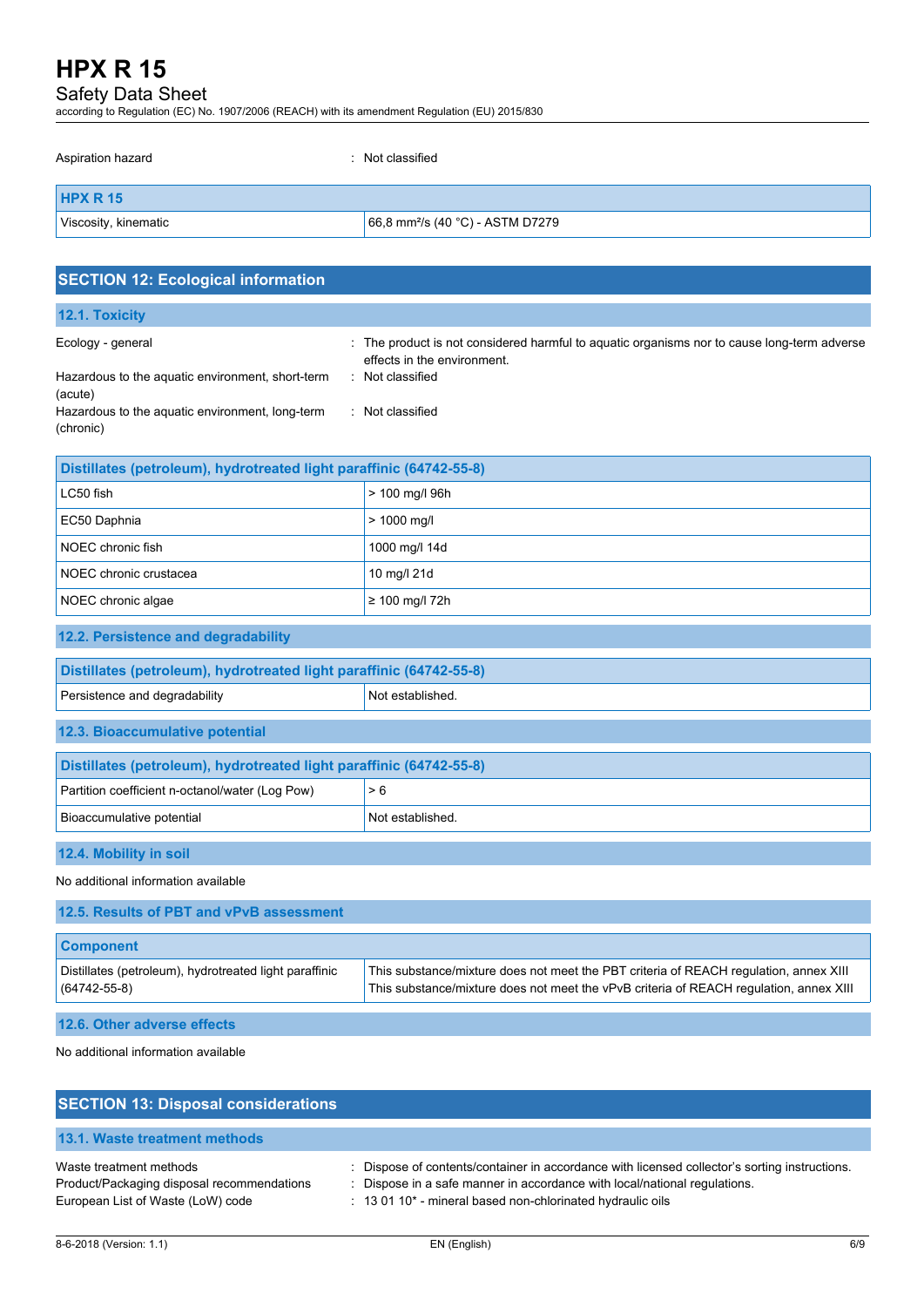# Safety Data Sheet

according to Regulation (EC) No. 1907/2006 (REACH) with its amendment Regulation (EU) 2015/830

### **SECTION 14: Transport information**

#### In accordance with ADR / RID / IMDG / IATA / ADN

| <b>ADR</b>                             | <b>IMDG</b>                   | <b>IATA</b>    | <b>ADN</b>     | <b>RID</b>     |  |
|----------------------------------------|-------------------------------|----------------|----------------|----------------|--|
| 14.1. UN number                        |                               |                |                |                |  |
| Not applicable                         | Not applicable                | Not applicable | Not applicable | Not applicable |  |
|                                        | 14.2. UN proper shipping name |                |                |                |  |
| Not applicable                         | Not applicable                | Not applicable | Not applicable | Not applicable |  |
| 14.3. Transport hazard class(es)       |                               |                |                |                |  |
| Not applicable                         | Not applicable                | Not applicable | Not applicable | Not applicable |  |
| 14.4. Packing group                    |                               |                |                |                |  |
| Not applicable                         | Not applicable                | Not applicable | Not applicable | Not applicable |  |
| <b>14.5. Environmental hazards</b>     |                               |                |                |                |  |
| Not applicable                         | Not applicable                | Not applicable | Not applicable | Not applicable |  |
| No supplementary information available |                               |                |                |                |  |

#### **14.6. Special precautions for user**

**Overland transport** Not applicable **Transport by sea** Not applicable **Air transport** Not applicable **Inland waterway transport** Not applicable **Rail transport** Not applicable

**14.7. Transport in bulk according to Annex II of Marpol and the IBC Code**

Not applicable

# **SECTION 15: Regulatory information**

**15.1. Safety, health and environmental regulations/legislation specific for the substance or mixture**

# **15.1.1. EU-Regulations**

Contains no REACH substances with Annex XVII restrictions

Contains no substance on the REACH candidate list

Contains no REACH Annex XIV substances

Contains no substance subject to Regulation (EU) No 649/2012 of the European Parliament and of the Council of 4 July 2012 concerning the export and import of hazardous chemicals.

Contains no substance subject to Regulation (EU) No 2019/1021 of the European Parliament and of the Council of 20 June 2019 on persistent organic pollutants

VOC content  $\qquad \qquad : \qquad 0 \%$ 

#### **15.1.2. National regulations**

No additional information available

**15.2. Chemical safety assessment**

No chemical safety assessment has been carried out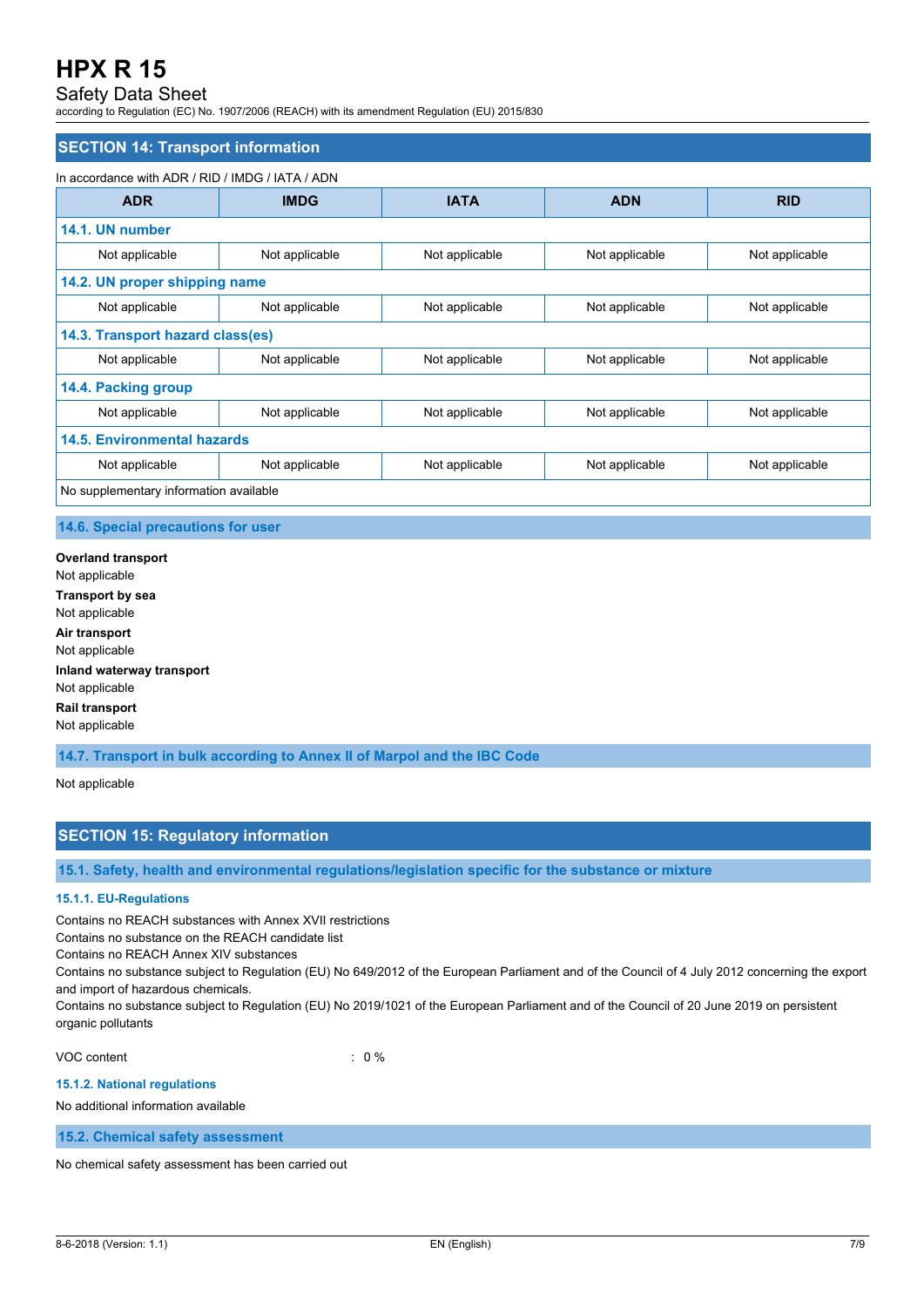# Safety Data Sheet

according to Regulation (EC) No. 1907/2006 (REACH) with its amendment Regulation (EU) 2015/830

# **SECTION 16: Other information**

| Indication of changes: |                                                     |               |                 |
|------------------------|-----------------------------------------------------|---------------|-----------------|
| <b>Section</b>         | <b>Changed item</b>                                 | <b>Change</b> | <b>Comments</b> |
|                        | Issue date                                          | Modified      |                 |
| 3                      | Composition/information on<br>ingredients           | Modified      |                 |
| 4.2                    | Symptoms/effects                                    | Modified      |                 |
| 5.2                    | Hazardous decomposition<br>products in case of fire | Modified      |                 |
| 10.3                   | Possibility of hazardous reactions                  | Modified      |                 |
| 13.1                   | Waste treatment methods                             | Modified      |                 |

| Abbreviations and acronyms: |                                                                                                   |
|-----------------------------|---------------------------------------------------------------------------------------------------|
| <b>ADN</b>                  | European Agreement concerning the International Carriage of Dangerous Goods by Inland Waterways   |
| <b>ADR</b>                  | European Agreement concerning the International Carriage of Dangerous Goods by Road               |
| <b>ATE</b>                  | <b>Acute Toxicity Estimate</b>                                                                    |
| <b>BCF</b>                  | <b>Bioconcentration factor</b>                                                                    |
| <b>CLP</b>                  | Classification Labelling Packaging Regulation; Regulation (EC) No 1272/2008                       |
| <b>DMEL</b>                 | Derived Minimal Effect level                                                                      |
| <b>DNEL</b>                 | Derived-No Effect Level                                                                           |
| <b>EC50</b>                 | Median effective concentration                                                                    |
| <b>IARC</b>                 | International Agency for Research on Cancer                                                       |
| <b>IATA</b>                 | International Air Transport Association                                                           |
| <b>IMDG</b>                 | International Maritime Dangerous Goods                                                            |
| <b>LC50</b>                 | Median lethal concentration                                                                       |
| LD50                        | Median lethal dose                                                                                |
| <b>LOAEL</b>                | Lowest Observed Adverse Effect Level                                                              |
| <b>NOAEC</b>                | No-Observed Adverse Effect Concentration                                                          |
| <b>NOAEL</b>                | No-Observed Adverse Effect Level                                                                  |
| <b>NOEC</b>                 | No-Observed Effect Concentration                                                                  |
| <b>OECD</b>                 | Organisation for Economic Co-operation and Development                                            |
| PBT                         | Persistent Bioaccumulative Toxic                                                                  |
| PNEC                        | <b>Predicted No-Effect Concentration</b>                                                          |
| <b>REACH</b>                | Registration, Evaluation, Authorisation and Restriction of Chemicals Regulation (EC) No 1907/2006 |
| <b>RID</b>                  | Regulations concerning the International Carriage of Dangerous Goods by Rail                      |
| vPvB                        | Very Persistent and Very Bioaccumulative                                                          |

| <b>Full text of H- and EUH-statements:</b> |                                               |
|--------------------------------------------|-----------------------------------------------|
| $ $ Asp. Tox. 1                            | Aspiration hazard, Category 1                 |
| H304                                       | May be fatal if swallowed and enters airways. |